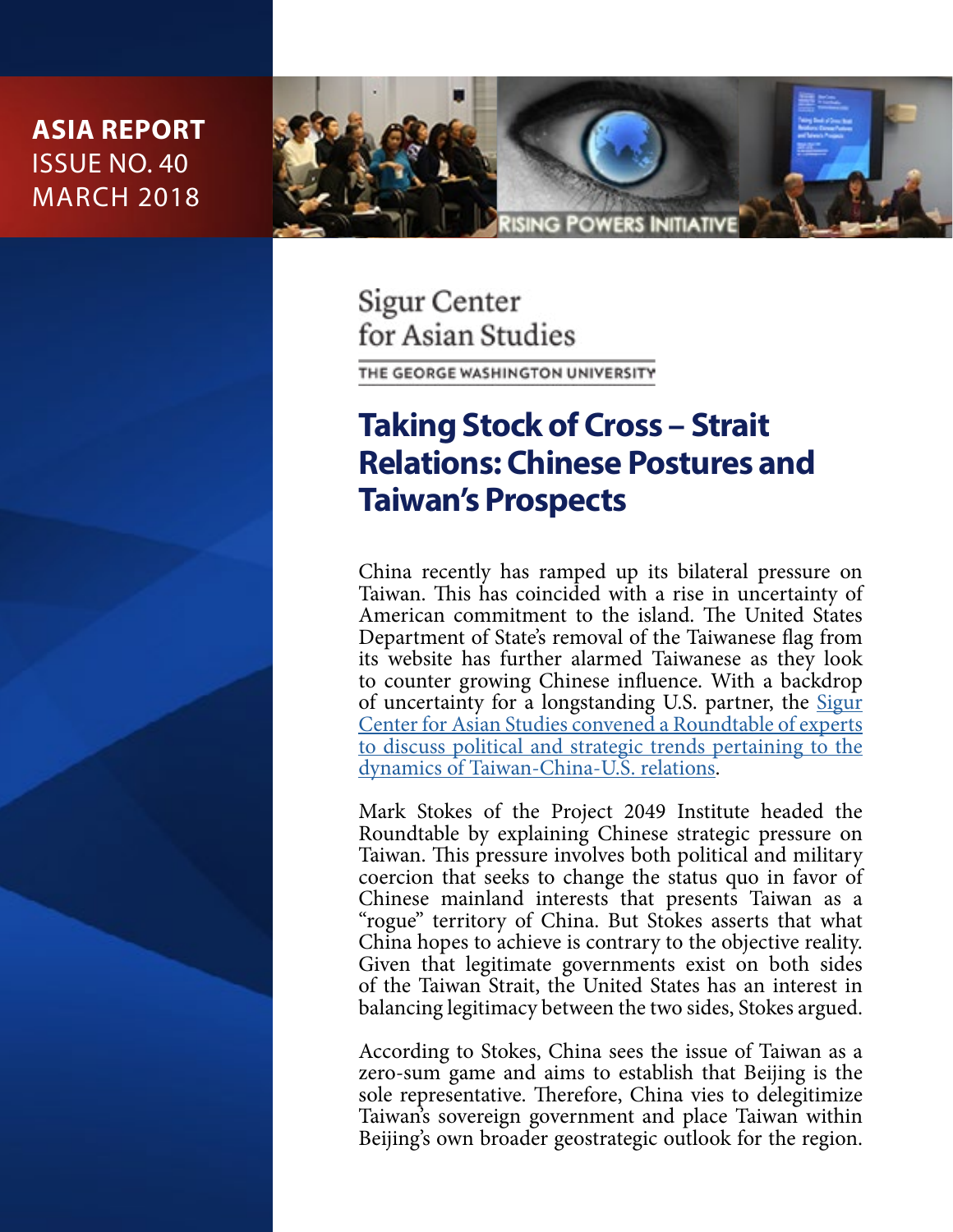Taiwan's independent democracy also irks China, fearing that a robust democracy so close to its borders could have a spillover effect on the mainland. Stokes explains that there are a number of Chinese political groups working to push the narrative of one country, two systems. China also works to damage Taiwan's relations with other nations by blocking their admittance to multinational organizations,

including the United Nations. To counteract these measures, Stokes argues that the United States should develop a more normal relationship with both sides, while still honoring the One China Framework. By developing a more normal relationship with both China and Taiwan, the U.S. would work within the objective *the U.S. would*  reality of the current situation. This would give more legitimacy to President Tsai Ing-wen's government and show the world the United *of the current* States continues to oppose the influence of autocratic regimes, *situation* Stokes said.

*By developing a more normal relationship with both China and Taiwan, work within the objective reality* 

Joyce Juo-yu Lin, Director of the ASEAN Studies Center at Tamkang University, delivered remarks on Taiwan's internal initiatives to counter Chinese influence. Lin spoke at length on the role of Taiwan's New Southbound Policy (NSP) as an economic initiative working to attract two-way investment and growth between Taiwan and its southern neighbors. Taiwan has had previous Southbound Policies, but the NSP has focused more on attempts to maintain economic sovereignty and increase domestic economic initiatives. The NSP works to attract Southeast Asian immigrants to Taiwan to boost the domestic economy. Therefore, the NSP is more people-oriented than previous policies, Lin argued. This orientation has helped to legitimize Taiwan's government in the region, because Taiwan increasingly has served as a destination for workers seeking opportunity. As a testament to the effectiveness of this policy, Lin states that China has tried to influence Southeast Asian nations into boycotting the NSP. Yet Lin is optimistic about the future of Taiwan's NSP and how it could coordinate with organizations like ASEAN into fostering further development for Taiwan.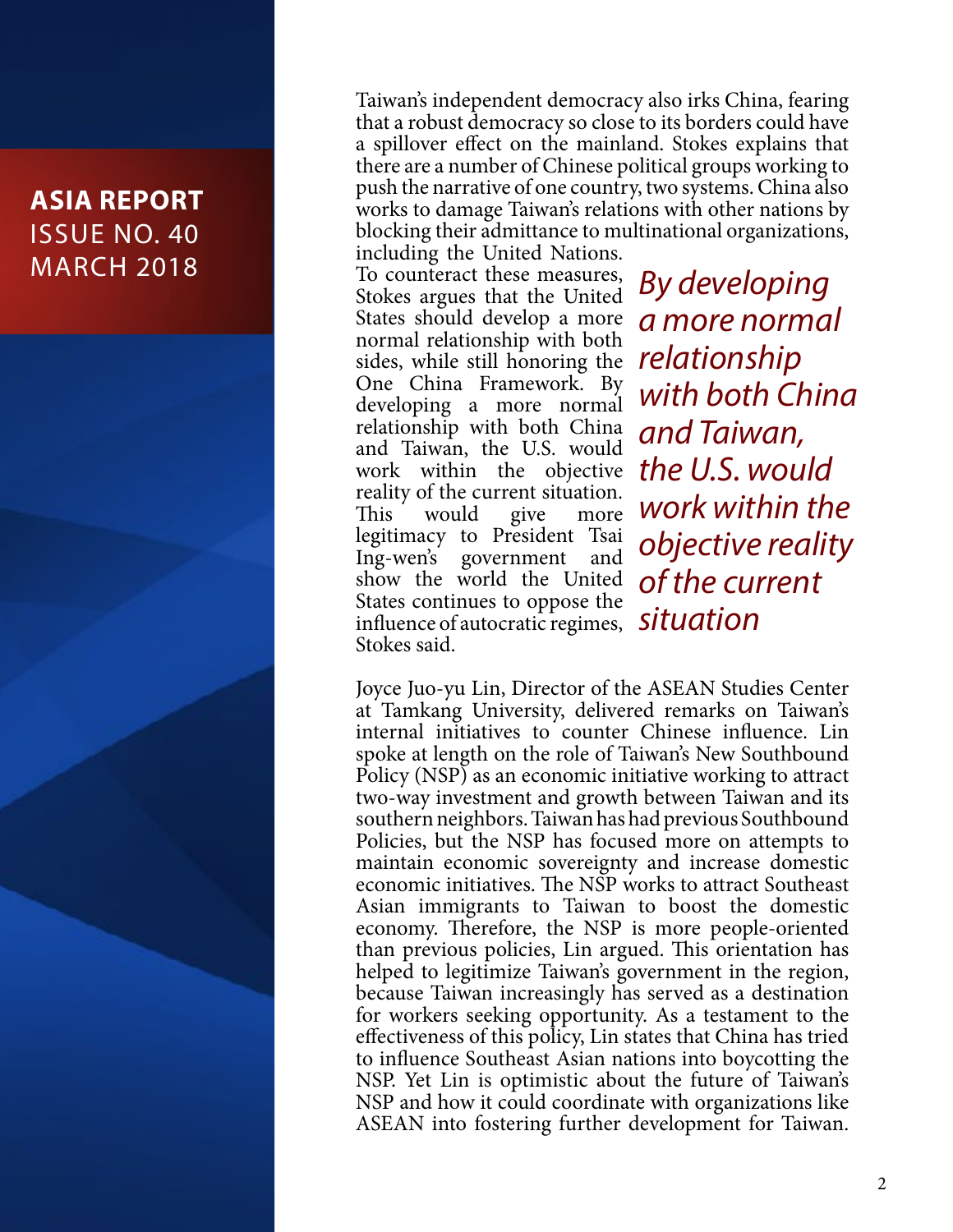She hopes the NSP can be used as a shield in warding off Chinese influence.

Shelley Rigger, Brown Professor and Assistant Dean for Education Policy at Davidson University, explained in detail the current domestic political and economic climate of President Tsai Ing-wen's government. Rigger painted a picture of Taiwan's positive economic outlook despite pessimism from the general population. President Tsai Ing-wen has faced low polling numbers in contrast to the economy's relative success. Rigger interpreted the polling as having to do more with economic expectations, but also noted deep-seated anxiety over cross-strait issues as an additional factor. Additionally, she cited mixed messages from the U.S. on its support of Taiwan as an inhibiting factor to public confidence in the Tsai Administration.

Contrasting the negative polling data, Rigger explained that Taiwan's economy is performing quite well. Last year's

*Good economic news has not sunk in for the population because longer term trends like American commitment to the island and Chinese assertiveness continue to cast a shadow on future economic gains.*

GDP growth totaled 2.8 percent, and exports rose by fifteen percent, Rigger noted. Taiwan's previous shaky housing market is rebounding due to price cuts and has been adjusting out of a bubble. This has led to more affordable housing for the younger working population. Rigger added that wages have increased and unemployment has reached a tenyear low. Although the number of Chinese tourists to Taiwan has fallen due to increased pressure by the PRC government, total number of tourists has risen by twenty percent. Rigger concluded that the reason for anxiety across the population

is due to long term economic anxiety despite short term results. Good economic news has not sunk in for the population because longer term trends like American commitment to the island and Chinese assertiveness continue to cast a shadow on future economic gains. But Rigger added that Tsai would see no benefit to changing her cross-strait policy. In fact, a poll from January 2018 showed sixty percent of Taiwanese are satisfied with Tsai's cross-strait policy. Rigger called for shoring up American commitment to Taiwan in response to recent uncertainty. She explained that current American officials have acted without understanding the long-term U.S. policies for Taiwan. A more rigid U.S. commitment to Taiwan could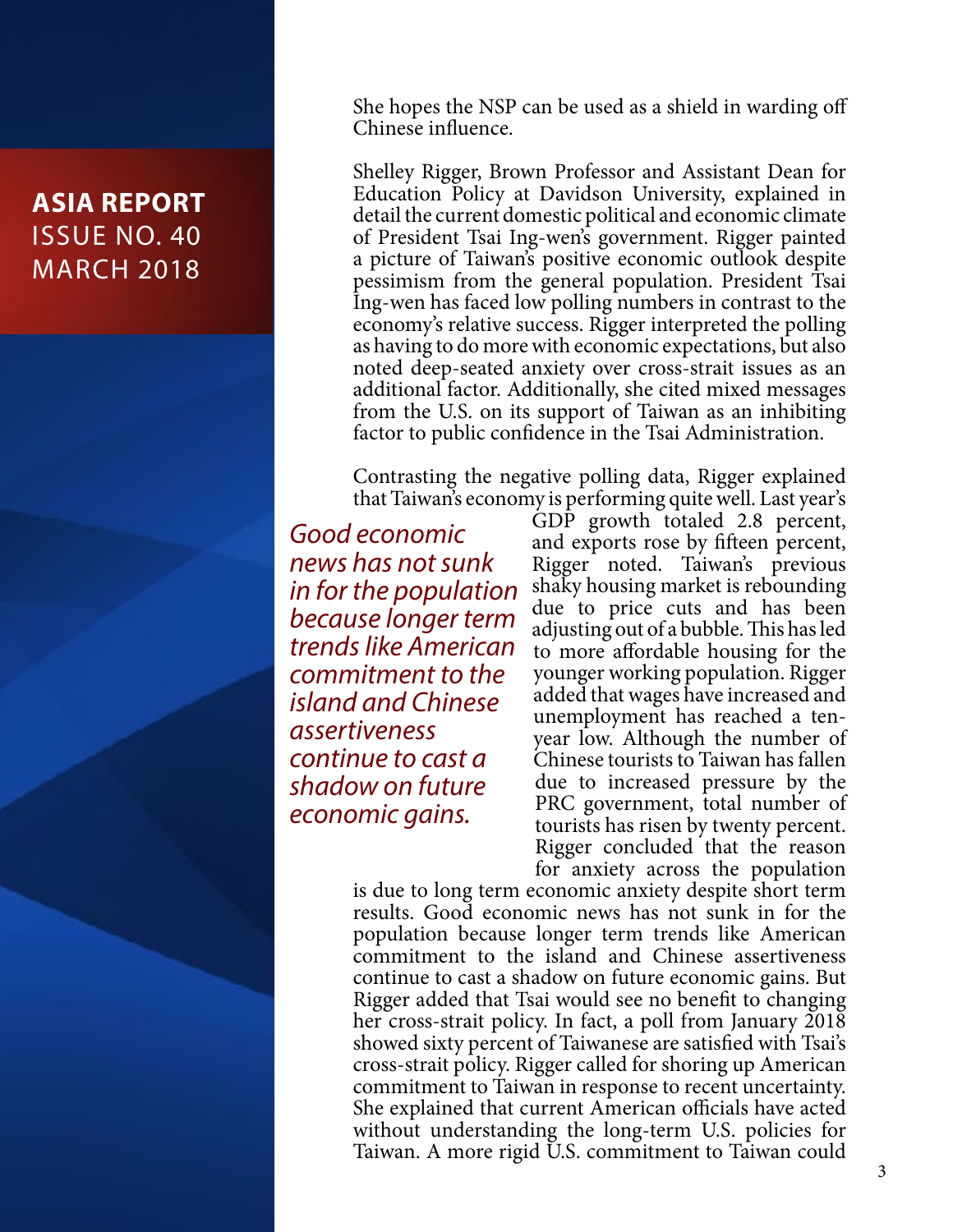

This Roundtable highlighted the need for a robust reexamination of U.S. commitment to Taiwan in the face of growing Chinese pressure and influence. In order to effectively counter Chinese influence, Stokes called for a realignment of the relationship in accordance to the objective reality of Taiwan's legitimate sovereignty. In closing remarks, he asserted this review must come from the White House directly in order to be effective. Lin observed the importance of Taiwan's NSP in leveraging Chinese economic influence and as a way of generating Taiwanese legitimacy abroad. In order to ease the nerves of Taiwan's economic insecurity, Rigger reinforced Stokes' call for a more proactive U.S. relationship with Taiwan. Domestic action, combined with U.S. support could help legitimize Taiwan's sovereignty and strengthen its economic prospects for the future.

*By Justin Seledyn, Research Assistant, Rising Powers Initiative, Sigur Center for Asian Studies*